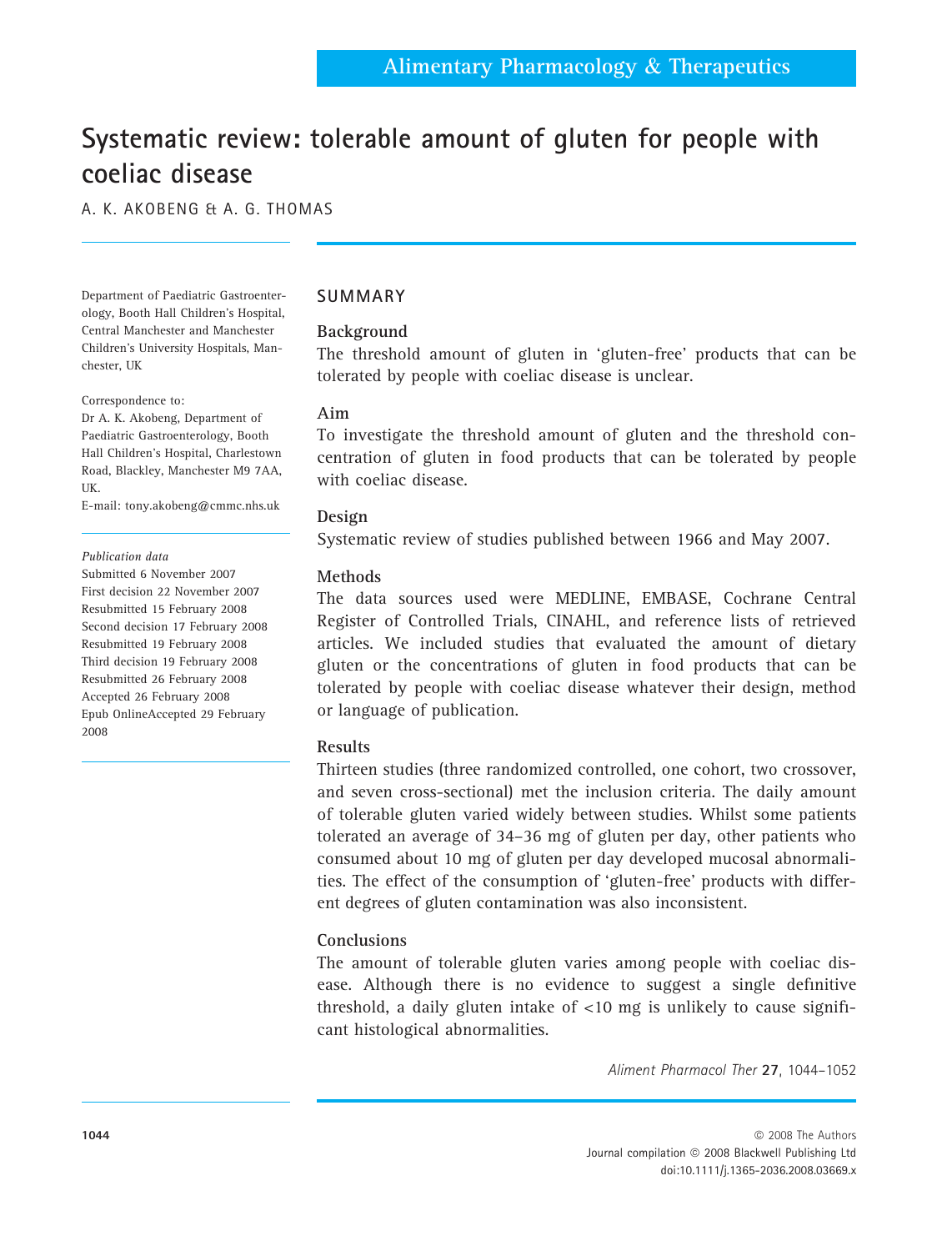# INTRODUCTION

Coeliac disease (CD) is defined as a permanent intolerance to gluten, a protein found in cereals such as wheat, rye and barley, associated with mucosal disease of the proximal small bowel.<sup>1</sup> The disorder is characterized by intestinal malabsorption, histological abnormalities of the small bowel mucosa, clinical and histological improvement on a 'gluten-free' diet, and relapse on a gluten-containing diet. Lifelong avoidance of gluten ingestion is the cornerstone treatment for CD.<sup>2</sup>

The true prevalence of CD is difficult to ascertain as many affected people are asymptomatic. The prevalence of the disease is estimated to vary between  $1/100$  and  $1/500$  in different continents.<sup>3</sup> The seroprevalence of CD in the general population of both English adults<sup>4</sup> and children<sup>5</sup> has been reported to be about 1%.

Whilst it is generally accepted that avoidance of gluten is necessary for people with CD, the relationship between the quantity of gluten ingested and the development of symptoms and histological abnormalities is not clearly defined $6$  and the exact amount of gluten that people with CD can tolerate on a daily basis without suffering any deleterious effects has not been established. Total avoidance is also extremely difficult, if not impossible to achieve, as gluten contamination in 'gluten-free' products cannot be avoided completely.6, 7 Thus in CD, it is generally accepted that the term 'gluten-free' refers to a level of gluten that is supposed to be harmless, when ingested indefinitely, rather than to total absence of gluten.

Considerable controversy exists among authorities as to what constitutes a 'gluten-free' diet'. In 1998, the World Health Organisation ⁄ Food and Agriculture Organization's Commission that sets international standards for foods, Codex Alimentarius, proposed a revision of their 1981 standard $8$  and suggested that naturally 'gluten-free' foods (i.e. food consisting of or made only from ingredients which do not contain any prolamins from wheat or all Triticum species such as spelt, kamut or durum wheat, rye, barley, [oats] or their crossbred varieties) should not contain more than 20 parts per million (ppm) of gluten but that foods consisting of ingredients from wheat, rye, barley, oats, spelt or their crossbred varieties, which have been rendered 'gluten-free' should not contain more than 200 ppm gluten.<sup>9</sup> Although the current Codex recommendation of  $\leq$ 200 ppm gluten in wheat starch-based

© 2008 The Authors, Aliment Pharmacol Ther 27, 1044-1052 Journal compilation @ 2008 Blackwell Publishing Ltd

'gluten-free' products has been adopted in a number of countries including the UK and some European countries, it is not universally accepted. In some countries such as the USA, food made from wheat starch is not recommended, and a naturally 'gluten-free' diet is prescribed.<sup>10</sup> These different practices reflect the fact that the exact amount of gluten that can be tolerated without harmful effects by patients with CD remains unclear.

In this study, we aimed to evaluate systematically the current evidence on the potential threshold amount of gluten which people with CD can tolerate, and to explore the evidence base of the Codex threshold level of gluten in 'gluten-free' products that can be tolerated by people with CD.

# METHODS

#### Literature search strategy

We searched the following electronic databases: Medline (1966 to May 2007), CINAHL (1982 to May 2007), Embase (1974 to May 2007), and the Cochrane Central Register of Controlled Trials (Issue 2, 2007). The Medline search strategy was of the general structure 'Coeliac disease synonyms' AND 'gluten synonyms' AND 'threshold OR concentration synonyms.' The Medline search strategy was adapted and used to search the other databases. We then searched the reference lists of studies identified by electronic searches to identify additional studies. We also contacted key individuals and organisations to ascertain their knowledge of published and unpublished data or ongoing studies. The search strategy was not limited by language.

## Identification of articles for inclusion

To reflect the difficulties in performing long term randomized controlled trials on this topic, our initial inclusion criteria were deliberately broad. We sought studies on patients with histologically diagnosed CD that reported changes in small intestinal histology or clinical symptoms as a primary or secondary outcome. We aimed to include various study designs including randomized controlled trials (RCTs), cohort studies, case control studies, cross-sectional studies, longitudinal surveys and cross-over studies.

Using the search strategy described above, papers that appeared to be potentially relevant were identified by the two reviewers after reviewing titles and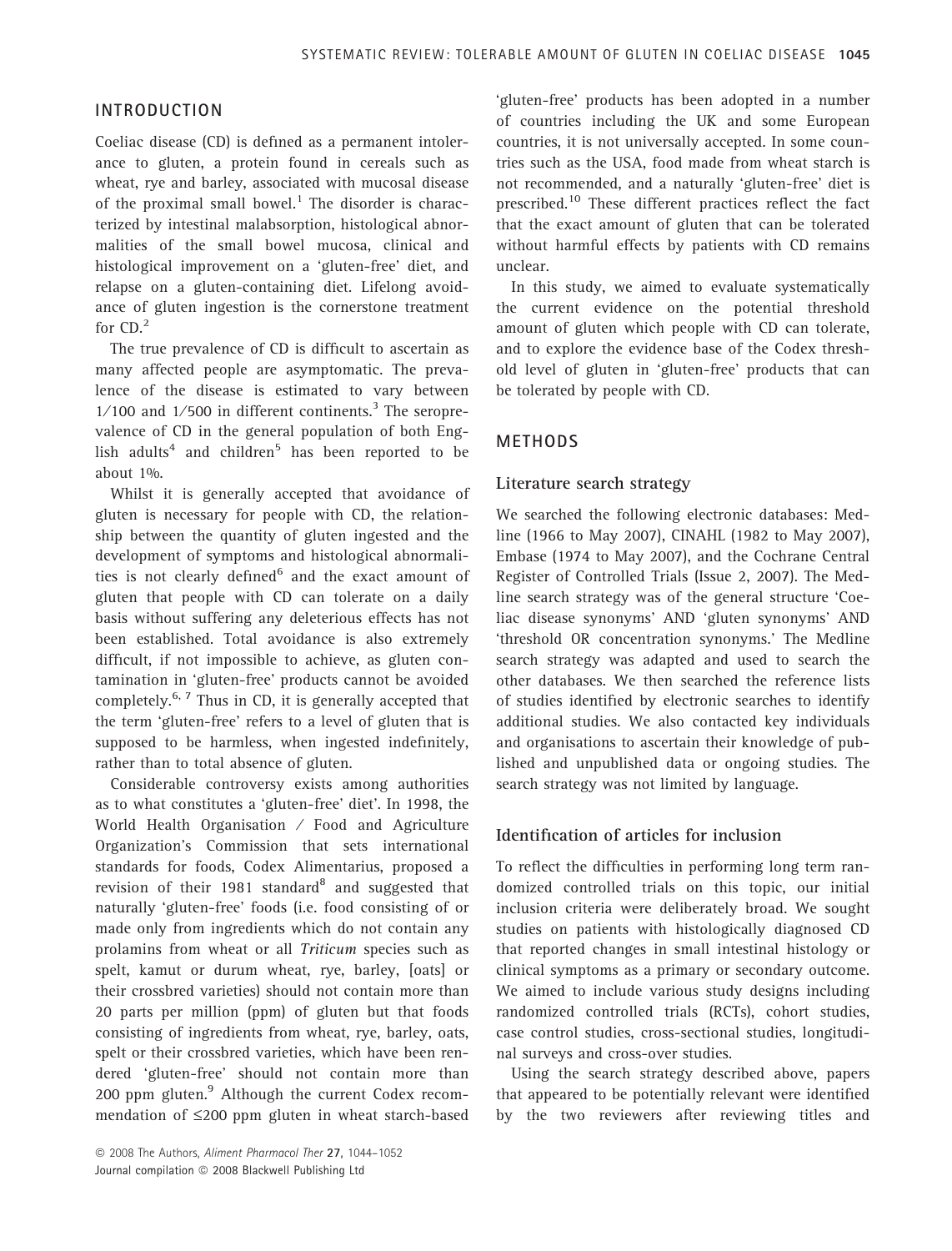abstracts of articles. Full manuscripts were obtained for those that appeared potentially relevant. The reviewers, after reading the full texts, independently assessed the eligibility of all studies identified using eligibility criteria based on the inclusion criteria above. Disagreement among reviewers was discussed and agreement reached by consensus.

## Data extraction

The two reviewers independently extracted data from each included study by using a predefined data extraction form. Any disagreement was resolved by consensus. We extracted details of the study design, aim of the study, setting of the study, study quality characteristics, study period, interventions used, outcome data, potential confounding factors and results. The quality of included RCTs and cohort studies was assessed using checklists recommended by the Scottish Intercollegiate Guidelines Network.<sup>11</sup>

#### RESULTS

Based on a review of the title and/or abstract of the paper, 35 studies were initially identified as being potentially eligible for inclusion. After reviewing the full manuscripts, 22 of these studies were excluded. A list of the excluded studies with reasons for exclusion is shown in Table 1.

We included 13 studies that examined the effect of persistent intake of various amounts of gluten or gliadin in patients with CD. A summary of the characteristics of the included studies is shown in Table 2. Three of these studies were randomized controlled trials  $(RCTs)$ ,  $12-14$  one was a cohort study<sup>15</sup>, two were crossover studies<sup>16, 17</sup> and the remaining seven were crosssectional studies.<sup>6, 18–23</sup> All but two of the included studies investigated the effect of the ingestion of a specified amount of gluten/gliadin over a specified period of time. The other two studies investigated what happens when people with CD ingested products with a specified concentration of gluten.<sup>13, 22</sup> We originally aimed to perform meta-analyses with this review. However, on closer examination of the results of the primary studies, it became obvious that any form of pooled statistical analyses was not possible. This is because the study designs, amount of gluten ingested, the length of exposure to gluten and the way the effect of gluten was assessed varied greatly between studies.

#### Methodological quality of included studies

The three included randomized controlled trials $12-14$ were judged to have a low risk of bias. In the cohort study by Chartrand et al., wheat starch was added to the 'gluten-free' diet of patients with CD and the control group consisted of patients with CD who were known to tolerate wheat starch-based products.<sup>15</sup> The choice of control group appears inappropriate. We judged that there was a high risk of bias in this study. The two cross-over studies and the seven cross-sectional studies were judged to have a moderate risk of bias.

#### Threshold amount of ingested gluten

Catassi et al. found that after 4 weeks, there was a significant reduction in the villous height⁄ crypt depth ratio in patients who received a daily dose of either 100 mg of gliadin (200 mg gluten) or 500 mg gliadin (1 g gluten), but the changes were more marked in the latter group.<sup>12</sup> No clinical symptoms were reported in the 100 mg gliadin group but three patients in the 500 mg gliadin group developed loose stools. In another study by Catassi's group, patients who consumed 50 mg of gluten per day for 3 months had a significant worsening of their villous height:crypt depth ratio compared to patients receiving placebo.<sup>14</sup> Eleven of 13 patients who consumed 50 mg of gluten per day developed worsening of villous height:crypt depth ratio, but seven of 13 patients who ingested 10 mg of gluten per day also had worsening of their villous height:crypt depth ratio. Baker et al. found that 16 of 24 patients consuming <2 g gluten per day had villous atrophy and all nine patients consuming  $>2$  g/day gluten had villous atrophy.<sup>19</sup> In this study, 13 of 18 patients adhering to a strict 'gluten-free' diet al.so had villous atrophy, but the gluten content of the 'gluten-free' diet was not assessed.

Ciclitira et al. showed that after one week, seven adults receiving between 1.2 and 2.4 mg gliadin from bread in addition to their usual 'gluten-free' diet exhibited a significant reduction in the mean villous height/crypt depth ratio.<sup>16</sup> However, the same group of researchers later found no significant difference in jejunal morphometry in a 6-week period during which patients consumed between 1.2 mg and 2.4 mg of gluten from bread compared to another 6-week period where this product was not ingested.<sup>17</sup> Dissanayake et al. assessed 38 adults with CD after a mean of 27.5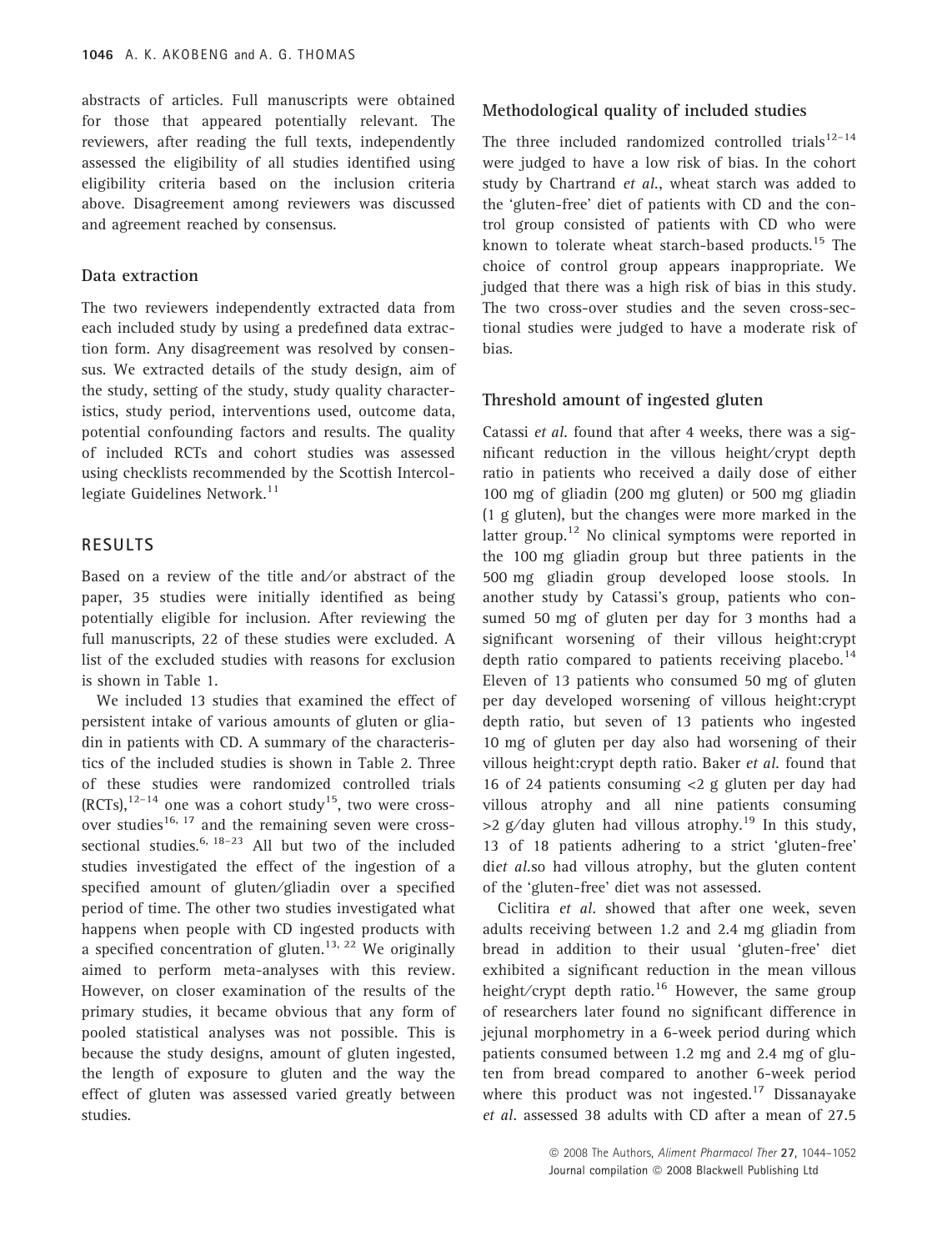| Table 1. Excluded studies and reasons for exclusion                                                                                                                                                                                                                                                                                                        |                                                       |
|------------------------------------------------------------------------------------------------------------------------------------------------------------------------------------------------------------------------------------------------------------------------------------------------------------------------------------------------------------|-------------------------------------------------------|
| Study ID                                                                                                                                                                                                                                                                                                                                                   | Reason for exclusion                                  |
| Anderson RP, van Heel DA, Tye-Din JA, et al. T cells in peripheral blood after gluten<br>challenge in celiac disease. Gut 2005; 54: 1217-23.                                                                                                                                                                                                               | Unsuitable outcome measure                            |
| Auricchio S, Troncone R. Effects of small amounts of gluten in the diet of coeliac<br>patients. Panminerva Med 1991; 33: 83-5.                                                                                                                                                                                                                             | Review                                                |
| Ciclitira PJ, Evans PJ, Fagg NLK, et al. Clinical testing of gliadin fractions in coeliac<br>patients. Clin Sci 1984; 66: 357-64.<br>Ciclitira PJ. Gluten-free diet - what is toxic? Best Pract Res Clin Gastroenterol                                                                                                                                     | Gliadin administered<br>intravenously<br>Review       |
| 2005; 19: 359-71.<br>Ciclitira PJ, Johnson MW, Dewar DH, Ellis HJ. The pathogenesis of celiac disease.                                                                                                                                                                                                                                                     | Review                                                |
| Mol Aspects Med 2005; 26: 421-58.<br>Dewar DH, Amato M, Ellis HJ, et al. The toxicity of high molecular weight glutenin<br>subunits of wheat to patients with coeliac disease. Eur J Gastroenterol<br>Hepatol 2006; 18: 483-91.                                                                                                                            | No assessment of gluten intake                        |
| Ellis HJ, Rosen-Bronson S, O'Reilly N, Ciclitira PJ. Measurement of gluten using a<br>monoclonal antibody to a celiac toxic peptide of A gliadin. Gut 1998; 43: 190-5.<br>Ferguson A, Gillett H, O'Mahony S. Active immunity or tolerance to foods<br>in patients with celiac disease or inflammatory bowel disease. Ann NY<br>Acad Sci 1996; 778: 202-16. | Did not study tolerable<br>levels of gluten<br>Review |
| Ferguson A, Gillett H, Humphreys K, Kingstone K. Heterogeneity of celiac disease:<br>clinical, pathological, immunological and genetic. Ann NY Acad Sci 1998; 859: 112-20.                                                                                                                                                                                 | Review                                                |
| Hischenhuber C, Crevel R, Jarry B. Review article: safe amounts of gluten for patients<br>with wheat allergy or coeliac disease. Aliment Pharmacol Ther 2006; 23: 559-75.                                                                                                                                                                                  | Review                                                |
| Holm K, Maki M, Vuolteenaho N, et al. Oats in the treatment of childhood coeliac<br>disease: a 2-year controlled trial and long-term clinical follow-up study.<br>Aliment Pharmacol Ther 2006; 23: 1463-72.                                                                                                                                                | Describes effect of oats                              |
| Howdle PD, Ciclitira PJ, Simpson FG, Losowsky MS. Are all gliadins toxic in coeliac<br>disease? Scand J Gastroenterol 1984; 19: 41-7.                                                                                                                                                                                                                      | In vitro study                                        |
| Johnson RB, Labrooy, JT, Skerritt JH. Antibody responses reveal differences in oral<br>tolerance to wheat and maize grain protein fractions. Clin Exp Immunol 1990; 79: 135-40.                                                                                                                                                                            | Animal study                                          |
| Van Overbeek FM, Uil-Dieterman IGA, Mol IW, et al. The daily gluten intake in relatives<br>of patients with celiac disease compared with that of the general Dutch population.<br>Eur J Gastroenterol Hepatol 1997; 9: 1097-9.                                                                                                                             | Describes gluten intake<br>in relatives               |
| Pena AS, Crusius JBA. Food allergy, celiac disease and chronic inflammatory<br>bowel disease in man. Vet Q 1998; 20: S49-52.                                                                                                                                                                                                                               | Review                                                |
| Picarelli A, Triglione P, Mariani P, et al. Use of a threshold serum level of anti-gliadin<br>antibodies improves diagnostic efficiency of the test in adult coeliac disease<br>but is unreliable as a screening test. Ital J Gastroenterol 1996; 28: 70-5.                                                                                                | Did not study tolerable<br>levels of gluten           |
| Restanti P, Beretta B, Ballabio C, et al. Evaluation by SDS-page and immunoblotting of<br>residual antigenicity in gluten-treated wine: a preliminary study.<br>Int J Tissue React 2002; XXIV: 45-51.                                                                                                                                                      | Unsuitable outcome measure                            |
| Stern M, Ciclitira PJ, van Eckert R, et al. Analysis and clinical effects of gluten<br>in celiac disease. Eur J Gastroenterol Hepatol 2001; 13: 741-7.                                                                                                                                                                                                     | Review                                                |
| Thompson T. Wheat starch, gliadin and the gluten-free diet. J Am Diet Assoc 2001;<br>101: 1456-9.                                                                                                                                                                                                                                                          | Review                                                |
| Thompson T. Oats and the gluten-free diet. J Am Diet Assoc 2003; 103: 376-9.<br>Vader W, Kooy Y, van Veelen P, et al. The gluten response in children with coeliac<br>disease is directed toward multiple gliadin and glutenin peptides. Gastroenterology<br>2002; 122: 1729-37.                                                                           | Review<br>Did not study tolerable<br>levels of gluten |
| Valdes I, Garcia E, Llorente M, Mendez E. Innovative approach to low-level gluten<br>determination in foods using a novel sandwich enzyme-linked immunosorbent assay<br>protocol. Eur J Gastroenterol Hepatol 2003; 15: 465-74.                                                                                                                            | Did not study tolerable<br>levels of gluten           |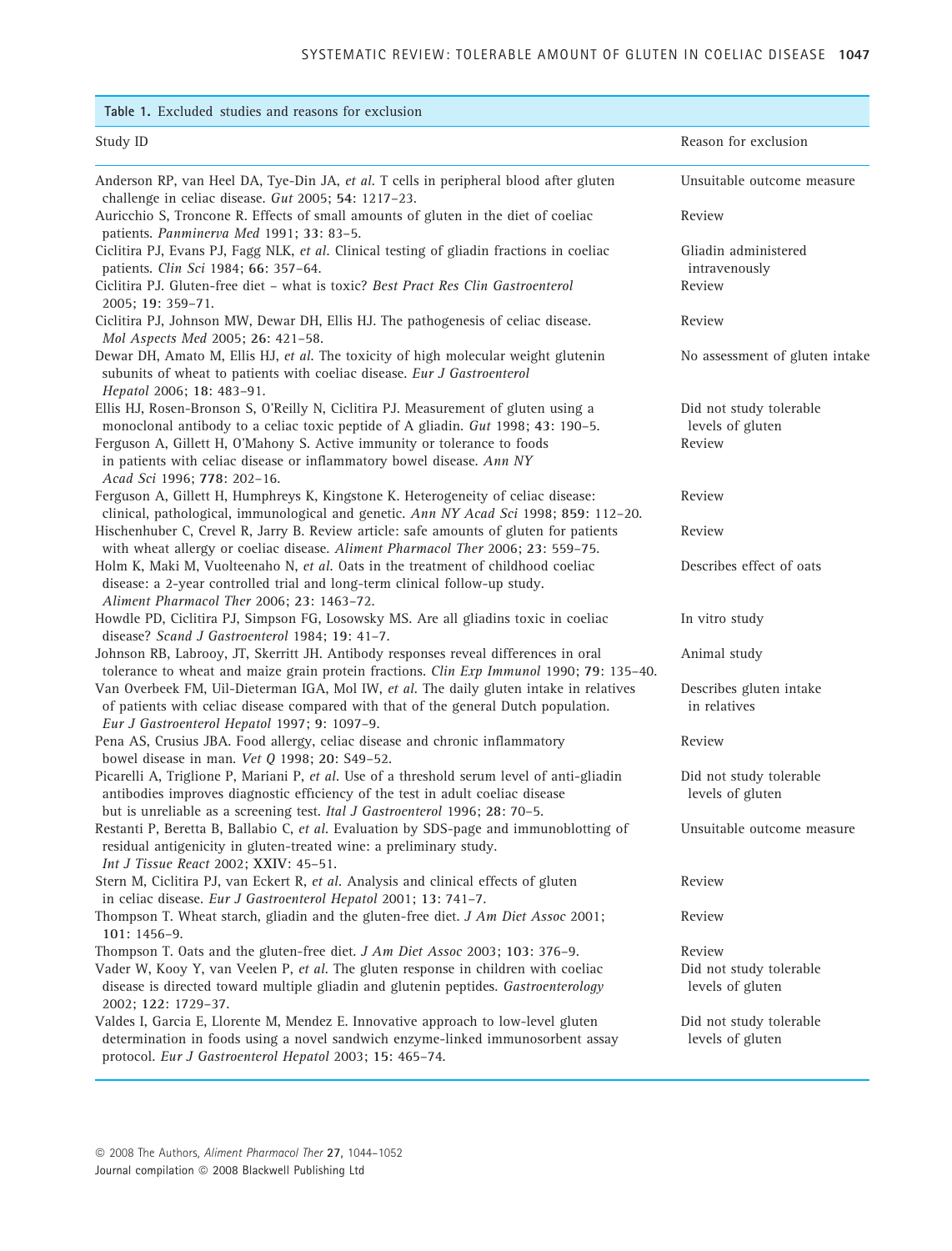|                   | Table 2. Characteristics of included studies    |                                                                                                                   |                                                                                                                                                                                                              |                                                                        |                                                                                                                                                                                                                                                           |
|-------------------|-------------------------------------------------|-------------------------------------------------------------------------------------------------------------------|--------------------------------------------------------------------------------------------------------------------------------------------------------------------------------------------------------------|------------------------------------------------------------------------|-----------------------------------------------------------------------------------------------------------------------------------------------------------------------------------------------------------------------------------------------------------|
| Study ID          | Methods                                         | Participants                                                                                                      | Diet                                                                                                                                                                                                         | Outcomes                                                               | Comments                                                                                                                                                                                                                                                  |
| Dissanayake 1974  | Cross-sectional<br>study from<br>England.       | 6-72 (mean 27.5)<br>months on 'GFD'.<br>38 adults with CD<br>reassessed after                                     | interview, not measured directly).<br>amounts', or 'large amounts' of<br>Patients on strict 'GFD', 'small<br>gluten (assessed by dietary                                                                     | Jejunal mucosal<br>histology.                                          | 'large' was defined as 20.5 g/day.<br>Symptoms not recorded in detail.<br>Authors did not define what they<br>meant by 'strict' or 'small' but                                                                                                            |
| <b>Baker 1975</b> | from England.<br>Cross-sectional                | assessed after 4-132<br>months<br>51 adults with CD<br>(mean 63)<br>on 'GFD'.                                     | amounts of gluten' $(22 \text{ g/day})$ .<br>amounts' (<2 $g$ /day) or 'large<br>Patients on 'no gluten', 'small                                                                                             | Jejunal mucosal<br>histology.                                          | dietary questionnaire, not measured<br>Gluten consumption estimated from<br>directly. Symptoms not recorded.                                                                                                                                              |
| Ciclitira 1984    | Cross-over study<br>from England.               | GFD, uo suppou z <sub>1</sub> <<br>then study diet.<br>7 adults with CD<br>assessed after                         | on same diet plus bread containing<br>One week on 'GFD', then one week<br>up to 2.4 mg gliadin/day.                                                                                                          | histology after each<br>Jejunal mucosal<br>1 week period.              | Gliadin intake estimated but not<br>measured directly. Symptoms<br>not recorded.                                                                                                                                                                          |
| Ciclitira 1985    | Cross-over study<br>from England.               | assessed after at least<br>1 year on 'GFD' then<br>10 adults with CD<br>study diet                                | 6 weeks on 'GFD' & 6 weeks on same<br>diet plus bread containing up to<br>2.4 mg gliadin/day.                                                                                                                | symptoms after each<br>Jejunal mucosal<br>6 week period<br>histology & | Gliadin intake estimated but<br>not measured directly.                                                                                                                                                                                                    |
| Montgomery 1988   | Cross-sectional<br>study from<br>England.       | 25 adults with CD.                                                                                                | 3-14 (median 6) months $(n = 13)$ or<br>strict 'GFD' for 6-27 (median 13)<br>Low gluten diet' (2.5-5 g/day for<br>months $(n = 12)$ .                                                                        | Jejunal mucosal<br>histology.                                          | Amount of gluten in strict 'GFD'<br>Symptoms not recorded.<br>not measured.                                                                                                                                                                               |
| Catassi 1993      | controlled trial<br>Randomized<br>from Italy.   | after mean 14 months<br>aged 1.6 to 9.6 years<br>20 children with CD<br>on 'GFD'.                                 | Randomized to receive either 100 mg<br>or 500 mg gliadin/day for 4 weeks.                                                                                                                                    | Jejunal mucosal<br>histology.                                          | Amount of gluten in 'GFD' estimated<br>to be about 1 mg/day but not<br>Symptoms recorded included<br>anorexia & pale stools.<br>measured directly.                                                                                                        |
| Chartrand 1997    | from Canada.<br>Cohort study                    | 31 adults with CD on<br>GFD' for at least<br>1 year.                                                              | Wheat starch added to 'GFD' (gliadin<br>content measured by gluten ELISA).                                                                                                                                   | Symptoms.                                                              | wheat starch-based products but 14<br>diarrhoea, abdominal pain, altered<br>17 participants had never been on<br>controls had previously tolerated<br>stools, flatulence, bone pain,<br>Symptoms recorded included:<br>appetite, fatigue, rash).<br>them. |
| Kaukinen 1999     | Cross-sectional<br>study from<br><b>Finland</b> | herpetiformis on GFD<br>with CD & 11 adults<br>& adults<br>8 years.<br>with dermatitis<br>41 children<br>for mean | GFD' $(n = 6)$ or wheat starch based<br>mg/day ( $n = 40$ ), strict naturally '<br>gluten intake 5-150 (mean 34)<br>Strict wheat starch-based 'GFD',<br>GFD + 1-2 g gluten/week or<br>at least once a month. | Small bowel mucosal<br>histology.                                      | GF'D contained maximum amount<br>Assumed that wheat starch-based'<br>Alimentarius. Amount of gluten<br>of gluten allowed by Codex<br>Symptoms not recorded.<br>not measured directly.                                                                     |

© 2008 The Authors, Aliment Pharmacol Ther 27, 1044-1052 Journal compilation @ 2008 Blackwell Publishing Ltd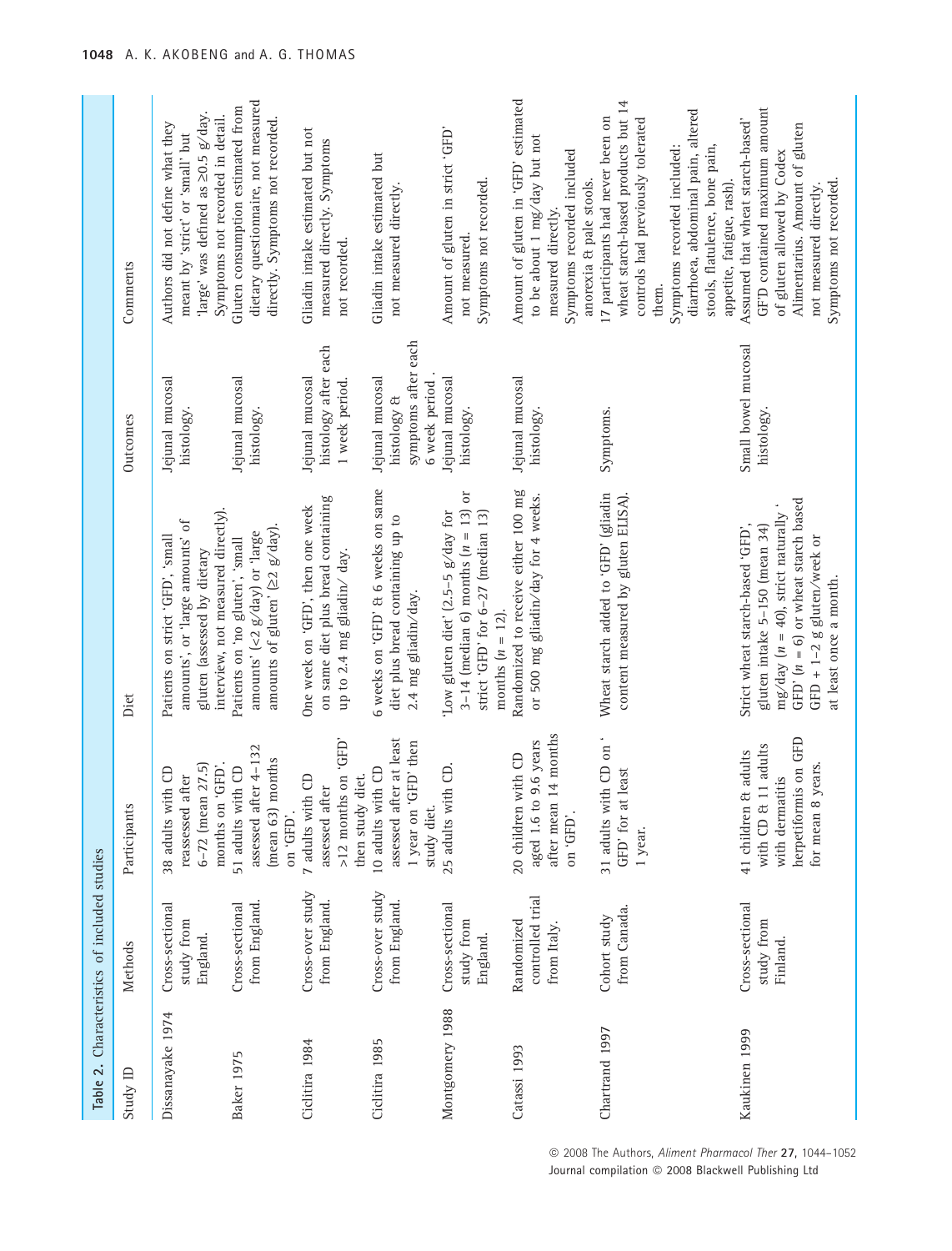| Table 2. Continued     |                                                      |                                                                                              |                                                                                                                                                      |                                                               |                                                                                                                                                                    |
|------------------------|------------------------------------------------------|----------------------------------------------------------------------------------------------|------------------------------------------------------------------------------------------------------------------------------------------------------|---------------------------------------------------------------|--------------------------------------------------------------------------------------------------------------------------------------------------------------------|
| Study ID               | Methods                                              | Participants                                                                                 | Dict                                                                                                                                                 | Outcomes                                                      | Comments                                                                                                                                                           |
| Selby 1999             | Cross-sectional study<br>from Australia.             | 89 adults with longstanding<br>CD (0.6-29.2 years).                                          | gluten 'GFD' but precise amount<br>of gluten in diets not measured.<br>Codex 'GFD' or non-detectable                                                 | Duodenal mucosal<br>histology.                                | Symptoms not recorded.                                                                                                                                             |
|                        | Lohiniemi 2000 Cross-sectional study<br>from Finland | diagnosed 9-11 years<br>non-coeliac controls.<br>58 adults with CD<br>previously, 110        | estimated to be 0-180 (mean 36)<br>Gluten intake from wheat starch<br>Patients on wheat starch-based<br>mg/day (based on dietary<br>survey).<br>ίΗĐ, | well-being, small<br>bowel mucosal<br>Symptoms,<br>histology. | Scales used: Gastrointestinal<br>Symptom Rating Scale,<br>Psychological General<br>Well-Being Inquiry.                                                             |
| Peraaho 2003           | RCT from Finland.                                    | 57 adults with untreated<br>(newly diagnosed) CD.                                            | Either a wheat starch-based or a<br>estimated by dietitian but not<br>naturally 'GFD' for 1 year.<br>Amount of gluten in diets<br>measured directly. | Symptoms; duodenal<br>mucosal histology.                      | Symptom Rating Scale, Psy<br>Scales used: Gastrointestinal<br>Well-Being Inquiry.<br>chological General                                                            |
| Collin 2004            | Cross-sectional study<br>from Finland.               | CD on strict 'GFD' for<br>76 adults & 16 children<br>(median 2) years.<br>with (<br>$1 - 10$ | Either a wheat starch-based or<br>10-300 (median 80) g/day.<br>consumption in adults was<br>a naturally 'GFD'. Flour                                 | Small bowel mucosal<br>histology.                             | Gluten content of gluten-free<br>products determined by R5<br>Symptoms not recorded.<br>ELISA.                                                                     |
| Catassi 2007           | RCT from Italy.                                      | 49 adults with CD on 'GFD'<br>(<5 mg gluten/day) for<br>>2 years.                            | Randomized to receive 10 mg of<br>50 mg placebo for 90 days.<br>gluten, 50 mg of gluten or                                                           | Small bowel mucosal<br>histology before &<br>after challenge. | vomiting, diarrhea, abdominal<br>Symptoms recorded included:<br>2 histopathologists blinded<br>Histological evaluation by<br>to subject assignment.<br>distension. |
| GFD, gluten free diet. |                                                      |                                                                                              |                                                                                                                                                      |                                                               |                                                                                                                                                                    |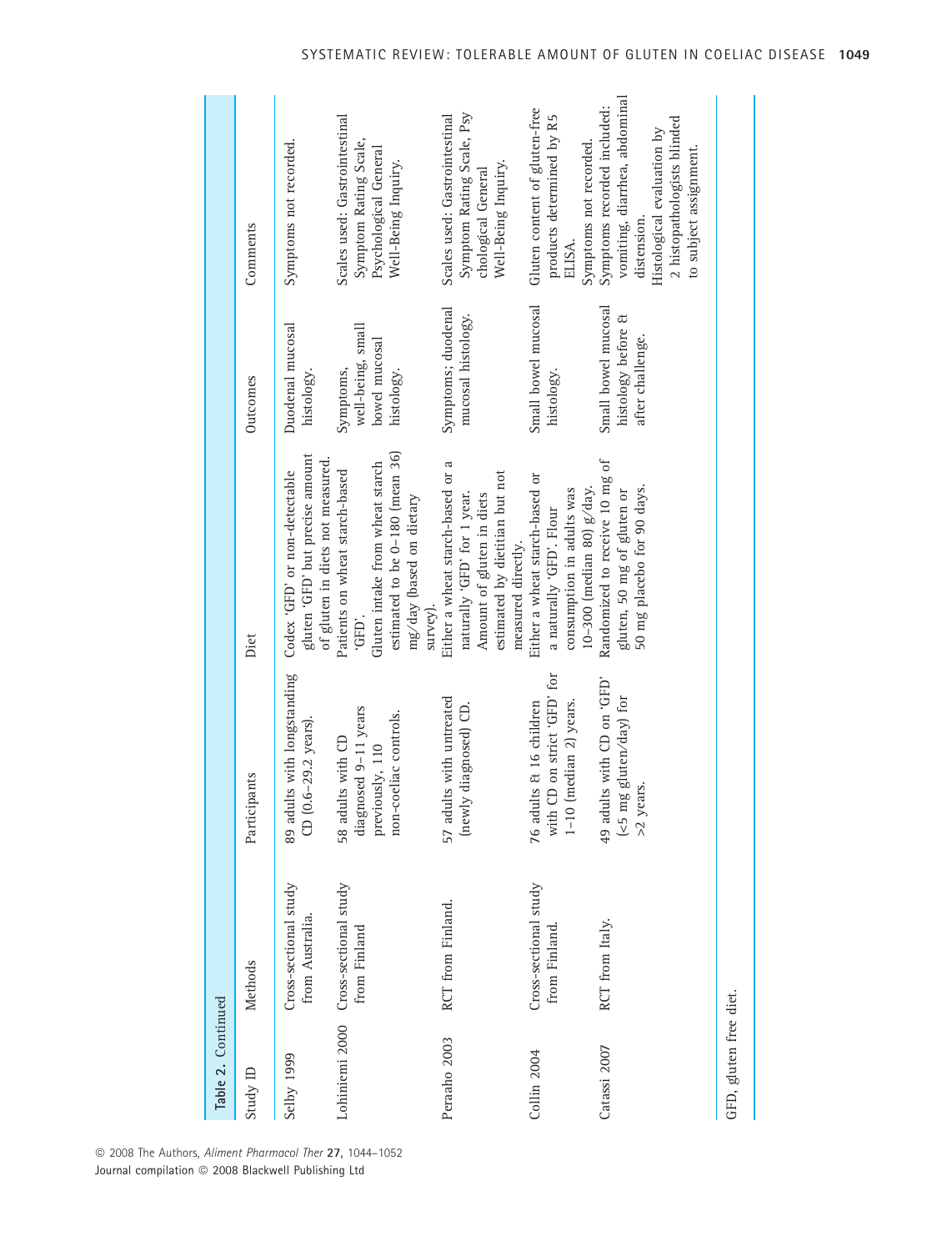(range 6–72) months where they were supposed to be on a 'gluten-free' diet. $18$  They found no histological abnormalities in 16 of 18 patients who were strictly adhering to the 'gluten-free' diet (gluten content of diet not measured), but nine of 13 patients receiving small amounts of gluten and all seven patients receiving large amounts of gluten had some histological abnormalities. The exact gluten content of the 'strict', 'small' and 'large' groups was not measured. Montgomery et al. found histological abnormalities in patients who consumed between 2.5 and 5 g gluten per day for 3–14 months (median 6) and those on a strict 'gluten-free' diet for 6–27 months (median 13 months).<sup>20</sup> The content of gluten in the strict 'gluten-free' diet was not assessed.

Kaukinen et al. showed that patients who consumed between 5 and 150 mg gluten daily (mean 34 mg) for about 8 years developed no histological abnormalities, but some of those who in addition, also ingested between 1 and 2 g of gluten per week developed villous atrophy. $21$  In another study, patients consuming an average of about 36 mg of gluten per day did not develop histological abnormalities or clinical symptoms.<sup>23</sup> However, in one study, a much smaller dose of gluten (1.5 mg daily) triggered symptoms in some patients.<sup>15</sup> In this study, 15 of 17 patients who had never been on wheat starch-based 'gluten-free' products developed significant gastrointestinal symptoms within 8 months of taking a wheat starch-based 'gluten-free' product and consuming the equivalent of 1.5 mg gluten per day in addition to their usual 'gluten-free' diet, although other patients had remained well after taking the same product and consuming the same amount of gluten for about 6 years. Mucosal histology was not assessed in this study. In another study, Collin et al. found no correlation between the amount of flour ingested and intestinal mucosal morphometry in patients consuming between 10 g and 300 g of wheat-starch based 'gluten-free' flour.6

## Threshold limit of gluten concentration in food

Two studies assessed the effect of different concentrations of gluten in food. Selby et al. found that 18 of 39 patients consuming a Codex 'gluten-free' diet had villous atrophy, and 20 of 50 patients ingesting nondetectable gluten 'gluten-free' diet (containing less than 0.003% protein derived from gluten-containing grain) also had villous atrophy.<sup>22</sup> The exact amount of gluten ingested by patients was not measured.

Peraaho et al. randomized fifty seven adults with untreated CD to a wheat starch-based or natural gluten-free diet. $^{13}$  After 12 months, abdominal symptoms were alleviated equally in both the wheat starchbased and natural 'gluten-free' diet groups and there was no significant difference in small intestinal morphology or intra-epithelial lymphocytes between the groups. The exact gluten content in both diets was not measured.

## **DISCUSSION**

Whilst it is accepted that the treatment of CD is a 'gluten-free' diet, there is a great deal of controversy surrounding what a 'gluten-free' diet should be. This confusion arises because of two main reasons: 1) it is extremely difficult to achieve a diet which is completely devoid of gluten and 2) the exact amount of gluten that people with CD can tolerate without experiencing adverse effects is not clearly established. In this study, we systematically examined the available evidence on the threshold amount of ingested gluten that would be tolerable for people with CD and also investigated the evidence base for a tolerable threshold concentration of gluten in foods.

#### Key findings

The available evidence shows that the consumption of about 200 mg gluten per day is clearly associated with the development of intestinal mucosal abnormalities after only 4 weeks in patients with  $CD<sup>12</sup>$  In one study, the ingestion of 10 or 50 mg gluten per day was associated with worsening of the villous height⁄ crypt depth ratio in most patients after 3 months. $^{14}$  In two other studies, patients who consumed an average of 34–36 mg of gluten per day did not develop histological abnormalities after an average of at least 8 vears<sup>21, 23</sup> but in another study, Chartrand et al. found that some patients developed symptoms on much smaller amounts within 8 months, but unfortunately, in this study, histological changes were not assessed in either the patients who remained well or those who exhibited symptoms.<sup>15</sup> Thus, although it appears that some patients may tolerate an average of about 34–36 mg gluten per day, it is likely that some other patients may develop histological changes or manifest symptoms with much smaller amounts.

The length of exposure to gluten varied considerably between the included studies. For instance, in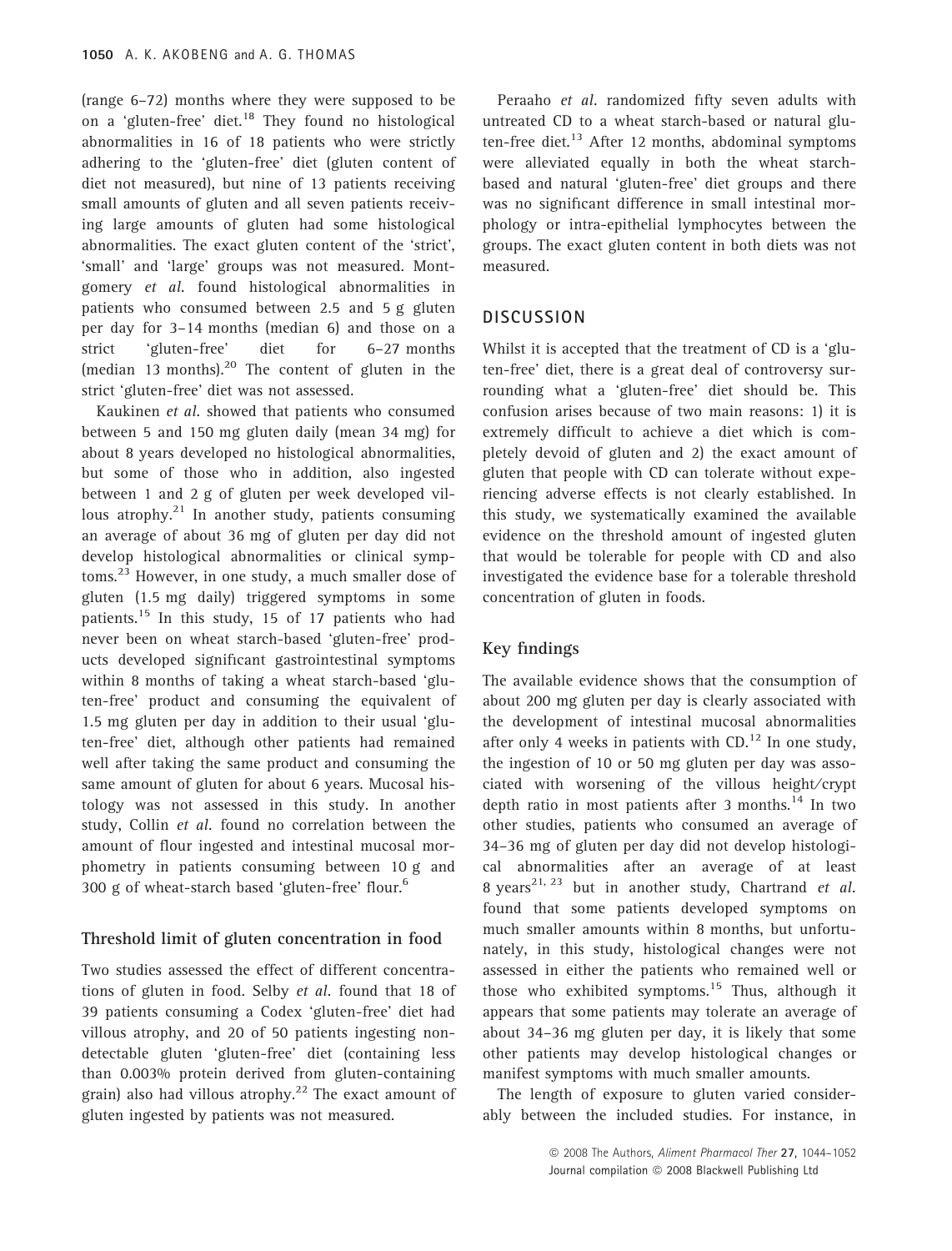the study by Kaukinen et al., patients had been on their diet for a mean of 8 years, $21$  whereas in the study by Ciclitira et al., patients were assessed after a one week gluten challenge.<sup>16</sup> It is likely that the length of exposure would have an effect on outcomes.

The evidence regarding the threshold limit of gluten concentration in food is also unclear. Peraaho et al. found that patients consuming either natural 'gluten-free' diet or wheat starch-based 'gluten-free' diet containing up to 40–60 mg per 100 g of food developed no symptoms or mucosal abnormalities. $^{13}$ Selby et al., however, found persistent mucosal abnormalities in patients who were consuming either Codex 'gluten-free' products or 'non-detectable gluten' 'gluten-free' products (containing less than a tenth of the gluten content of the Codex products). $22$ It is not clear how the duration of being on Codex 'gluten-free' products contributed to these contradictory findings. In the study by Peraaho et al.,  $^{13}$  assessment was made after one year whereas in the study by Selby et al, $^{22}$  patients appeared to have been on these products for the duration of their disease (0.6–29.2 years).

## Implications of the research

There is considerable debate within the food industry regarding the optimum concentration of gluten in 'gluten-free products'. This review has highlighted the limited nature of the evidence base in this area. We can deduce from this study that although some people with CD may tolerate products with the current Codex concentration of gluten, others may develop symptoms and/or histological abnormalities when they consume products with even lower concentrations of gluten. It is likely that what is most important is the total amount of gluten ingested rather than just the concentration of gluten in the food products as the amount of gluten ingested will depend on both the concentration and the volume of food products consumed.

It is clear from this study that the current Codex standard of 200 ppm is not sufficiently protective for all people with CD and so there may be a case for lowering the current concentration of gluten permitted in 'gluten-free' food products. However, we found no evidence to suggest a single definitive threshold concentration of gluten in food products that would be tolerated by all people with CD. Collin and colleagues argued that if the daily 'gluten-free' flour intake of patients with CD is assumed to be that found in their study (300 g or less), a threshold gluten concentration in flour of 100 ppm (100 mg/kg of flour), will mean that patients will not be consuming more than 30 mg gluten per day.<sup>6</sup> However, as Catassi and colleagues have recently shown, some patients who consume an even lower dose of gluten (10 mg daily) will develop histological changes.<sup>14</sup> It can therefore be argued that if the concentration is set at, say, 20 ppm, patients will be consuming around 6 mg per day of gluten which may be less likely to induce mucosal changes.

It is obvious from the results of this study that the amount of tolerable gluten varies among people with CD. The reason for this remains unclear. Future studies should investigate potential reasons (e.g. genetic variability) that may explain the variable response to gluten. Future studies should also assess the exact amount of gluten that can be tolerated by people with CD and over what period of time and the exact concentration of gluten in wheat-starch 'gluten-free' products and all other foods that can be tolerated. Tolerance should be assessed by small bowel histology before and after the intervention and reproducibility of assessments by histopathologists should also be assessed. Assessment of tolerance should also include symptoms and quality of life. Factors influencing latency (e.g. age at diagnosis, initial time on a glutenfree diet and time elapsed from diagnosis) should be standardized and clearly defined. We recommend that future studies in this area should be well designed RCTs and should have adequate statistical power to detect any differences between groups. The necessary sample size of future studies may be influenced by the particular outcome being assessed (i.e. histology, symptoms, quality of life) as well as the magnitude of the intervention (i.e. amount of gluten and length of exposure).

#### Strengths and weaknesses of the study

Our review included studies from Europe, North America and Australia. We searched multiple databases and reference lists and also contacted key individuals and organizations so it is unlikely that we missed relevant studies. We minimized subjectivity by carrying out study selection, data extraction, and quality assessment in duplicate. However, the validity of the results of a systematic review depends on the validity of the included studies. Considering the